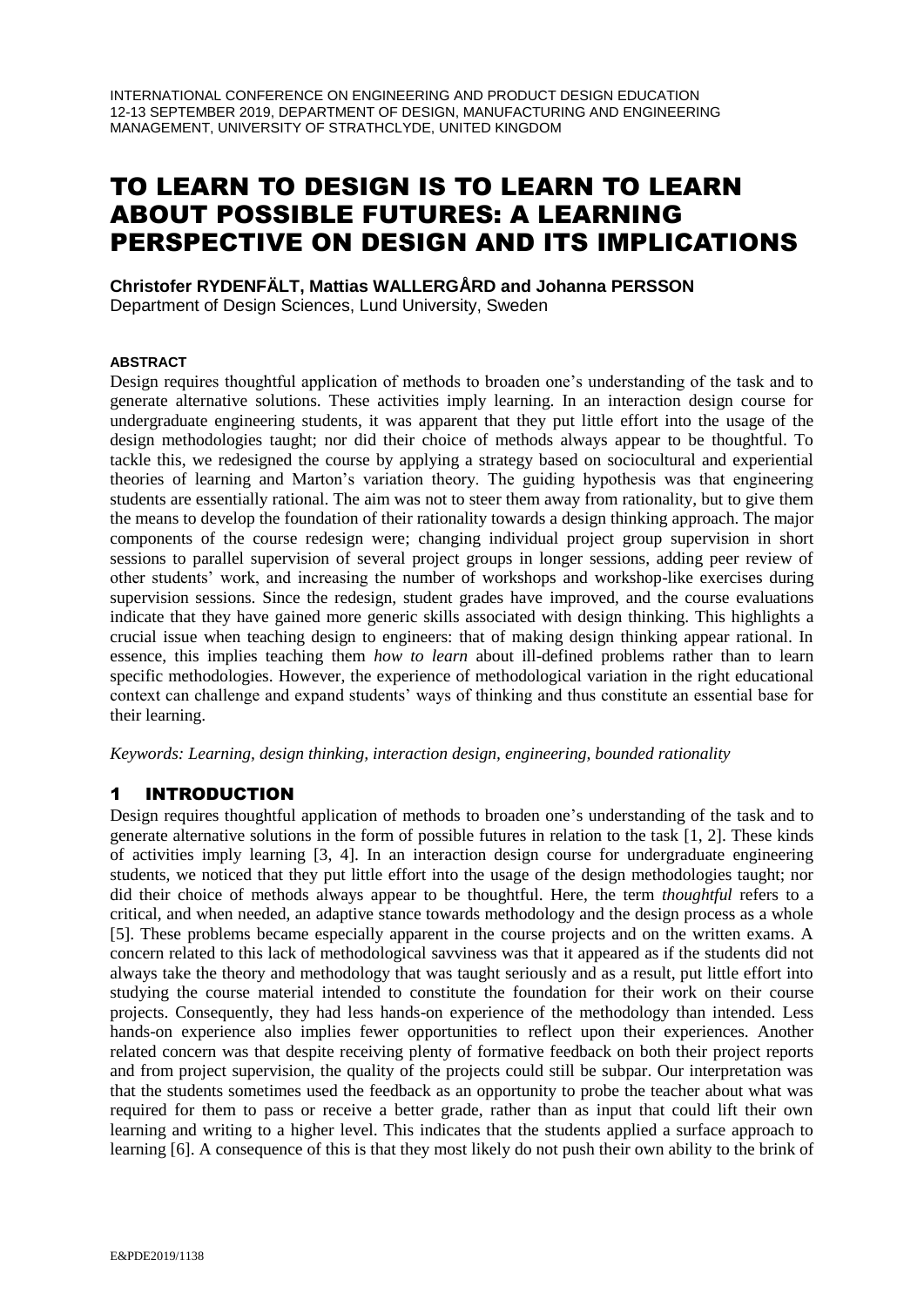their zone of proximal development [7], but instead settle for *good enough*, which could very well be within their previous level of competence.

To tackle these issues, we redesigned the course by applying a strategy based on sociocultural and experiential theories of learning and Marton's variation theory [3, 4, 7]. A guiding hypothesis was that engineering students are essentially rational. They are to varying degree schooled to apply what Schön [8] calls a *technical rationality.* To become an engineer is to become a *rational problem solver*. Consequently, the problems engineering undergraduate students face are for the most part wellstructured and have little resemblance to the ill-defined problems they face when forced to design for real users in real contexts. Thus, engineering students, at least early in their education, face problems where optimisation is not only the working strategy for problem solving, but also the best strategy. When facing real problems in a design context, they instead need to: 1) apply a *satisficing* approach to problem solving [9], and 2) learn how to question the boundaries of their own rationality in relation to the task as well as the boundaries of the task itself. Thus, we did not want to steer the students away from rationality, but rather to give them means to develop the foundation for their rationality in such a way that the design thinking approach appeared rational.

For these reasons, the aim of this study and the course redesign described below can be formulated as: 1) to help students see that the types of ill-defined problems that often appear in design require a different approach to rationality, 2) to better support student learning on how to apply design methodology in a more thoughtful manner, and 3) to help students reach higher levels of learning about interaction design in general. All this was to be done without having to utilise significantly more teaching resources.

# 2 THEORETICAL UNDERPINNINGS

## **2.1 Design and interaction design**

*Interaction design* can be defined as "designing interactive products to support the way people communicate and interact…" [10, p. 9]. However, this gives little indication of what *design is*. There are several definitions of design. One of the most widely cited early definitions is Herbert Simons' [11]. Simon is concerned with the creation of artefacts, that is, the *artificial*. Artificial refers to everything that is synthesised by human beings, as opposed to the *natural*, which is the object of study for the natural sciences. Simon defines design as "...courses of action aimed at changing existing situations into preferred ones." [11, p. 111]. However, this definition says little about what the *designer actually does* and gives little guidance when it comes to how to approach the design process. Simon prescribes a scientific approach to design that focuses on problem solving, but also acknowledges that human rationality is essentially bounded. In other words, we are not capable of representing all the information that could possibly be relevant to make an informed choice nor do we have the cognitive computational power to make a fully informed choice either [11]. A main critique of Simon's approach, proposed by Schön, is that it requires "…well-formed instrumental problems to begin with" [8, p. 48], and thus overlooks the uncertainty and ill-defined problems typically associated with the early stages of a design process in particular. From Schön's perspective, design is closely associated with *reflection-in-action.* Hence, design can be seen as an iterative process of reflection-inaction "…on the construction of the problem, the strategies of action, or the model of the phenomena" [8, p. 79] and a reframing of the problem at hand. From this perspective, an iterative process of problem formulation and problem framing constitutes a crucial part of the design process, perhaps the most crucial. Consequently, the most important skills for the designer are those concerned with the (re)formulation and framing of the design problem. It also becomes clear that this problem formulation process cannot always be expected to be linear or definite.

Krippendorff [1, p. xv] goes even further in stating that "design is making sense of things". From this perspective, design becomes a matter of creating meaning, and the meaning of artefacts to their users and designers constitutes central parts of the artefacts design. For Krippendorff, meaning is not a stable entity, but is rather dependent on the context or discourse of use. This is true for both the artefacts produced and for the discourse of design itself. A central aspect is that the use of a product becomes its meaning [1, 12]. As we see it, the main issue for us as teachers is to enable engineering students to go from being solvers of well-formed problems approaching design in a primarily Simonian vein, towards becoming reflective practitioners who are also capable of questioning and making meaning in relation to the design task.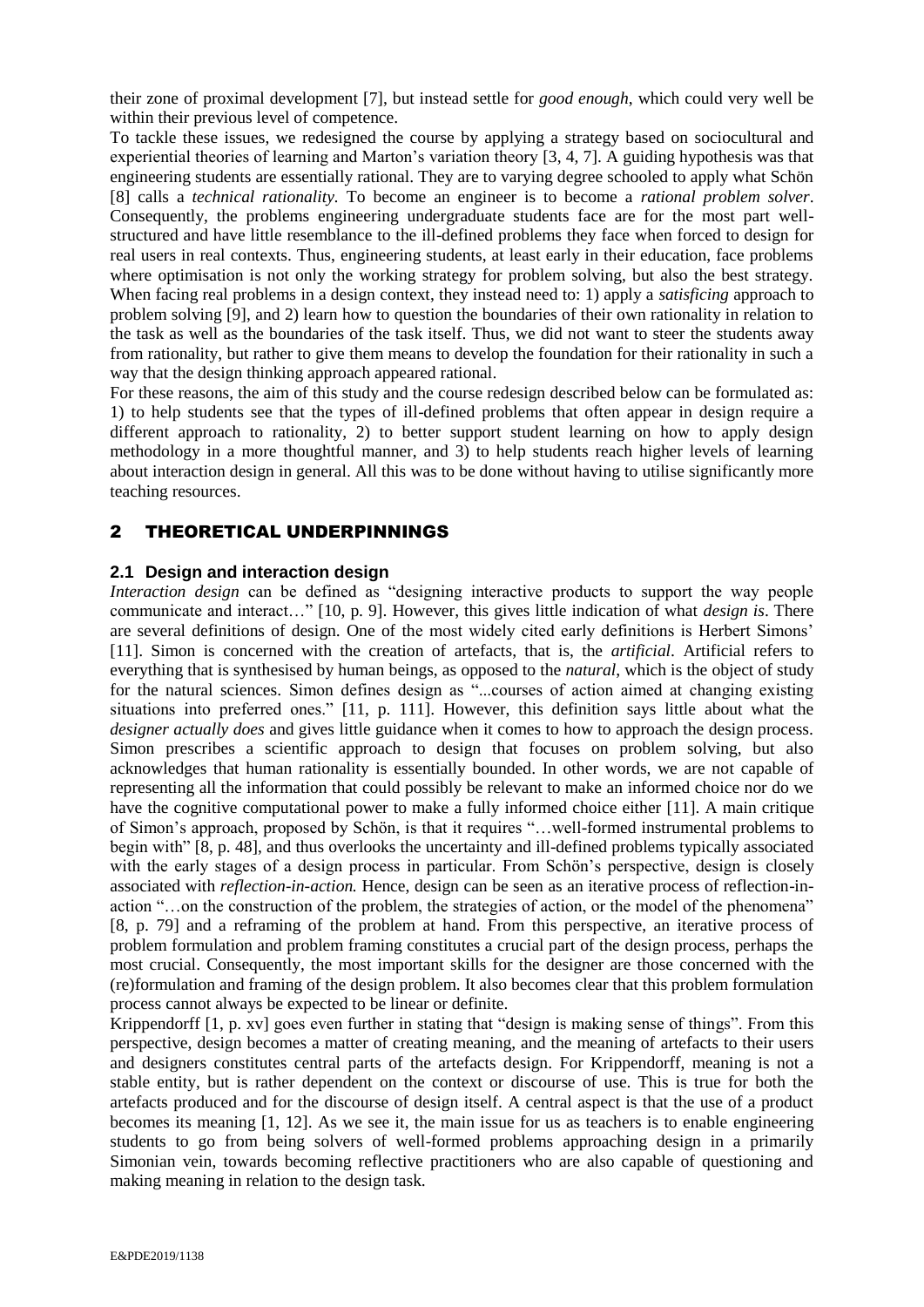## **2.2 Perspectives on Learning**

Learning can be defined as "a persisting change in human performance or performance potential" [13, p. 11]. Thus, when the designer in some way re-valuates or reframes the problem or reformulates the design task, his or her ability to perform in relation to it changes. This means that the designer has learned. Then, to become a good designer, the ability to learn in relation to the design tasks becomes central. Consequently, our main goal as teachers must be to provide course curricula and educational environments that help students develop their ability to learn in relation to the task. In practice, our course in interaction design and many other design-related courses for engineers contain several design methodologies intended to help students learn about the design task. These can include various methodologies for user studies, data analysis, idea generation (e.g., brainstorming), conceptual design, prototyping methodologies, and tools or methods that can be used to evaluate the design [10, 14, 15]. As pointed out in the introduction, it is not only a matter of knowing the methodology; the student also needs to learn how to apply it in a thoughtful manner. As we see it, though, some knowledge about different methodologies must come first, before one can expect the students to have the ability to apply them thoughtfully. We explain why in the following paragraphs.

In the next paragraph, we briefly introduce the relevant parts of the learning-related theories that informed our course redesign. In turn, we describe the backbone of the course curriculum – experiential learning – followed by Marton's variation theory of learning and Vygotsky's theory about the zone of proximal development.

According to the experiential theory of learning, all learning starts with the *concrete experience* of a phenomenon, followed by *reflective observation* through which the learner's understanding of the phenomenon is explored and new perspectives on it are introduced. These two steps of experiential learning are divergent in nature in the sense that the learners' perspective is widened. Thereafter, the learning process becomes convergent, that is, its focus becomes that of systemising the new perspectives discerned through what is called *abstract (re)conceptualisation*. This results in potentially new, actionable knowledge that can become the basis for *active experimentation*. Active experimentation results in new concrete experience and the process starts over [3]. In interaction design, concrete experience can be in the form of investigations of the design task or the attainment of information relevant for the task through field or user studies. Reflection upon these types of experiences in relation to the design task can then lead to a reconceptualisation or reframing of the task or of novel ideas regarding how to complete it.

The variation theory of learning "…points to variation as a necessary component in teaching in order for students to notice what is to be learned" [16, p. 559]. In order to learn about an object of learning, the student must perceive variation within the object. This implies that experiencing a problem or design task from several different perspectives or different instances of the problem or design task (such as experiencing the design task from the perspectives of different potential users), facilitates learning about it. As pointed out by Vygotsky, another important aspect of the learning environment is that it, together with the learner's intended tasks, match the learner's development level. Here, Vygotsky distinguishes between *the actual development level* and *the zone of proximal development*  (ZPD). While the former represents the competence and knowledge the learner already has and can act upon, the latter refers to what the learner can achieve with guidance from more experienced supervisors or peers [7]. From Vygotsky's perspective, learning always occurs in the zone of proximal development, and as teachers, it becomes our job to ensure that students are challenged in such a way that they act within their individual ZPD. If students are faced with tasks that can be accomplished outside of their ZPD, that is, below their actual development level, then little learning will occur.

# 3 THE COURSE REDESIGN

In this section, we describe how we redesigned the interaction design course in relation to learning theory to meet the challenges presented in the introduction. However, before that we need to say something about the context. This course is just one of several that the students take in parallel as part of a *Master of Science in Engineering, Information and Communication Engineering Technologies*. The students also take a course on internet protocols and a programming course during the same study period. It should also be noted that the interaction design course is placed rather early in the programme, in the second year (undergraduate part) of a five-year educational programme.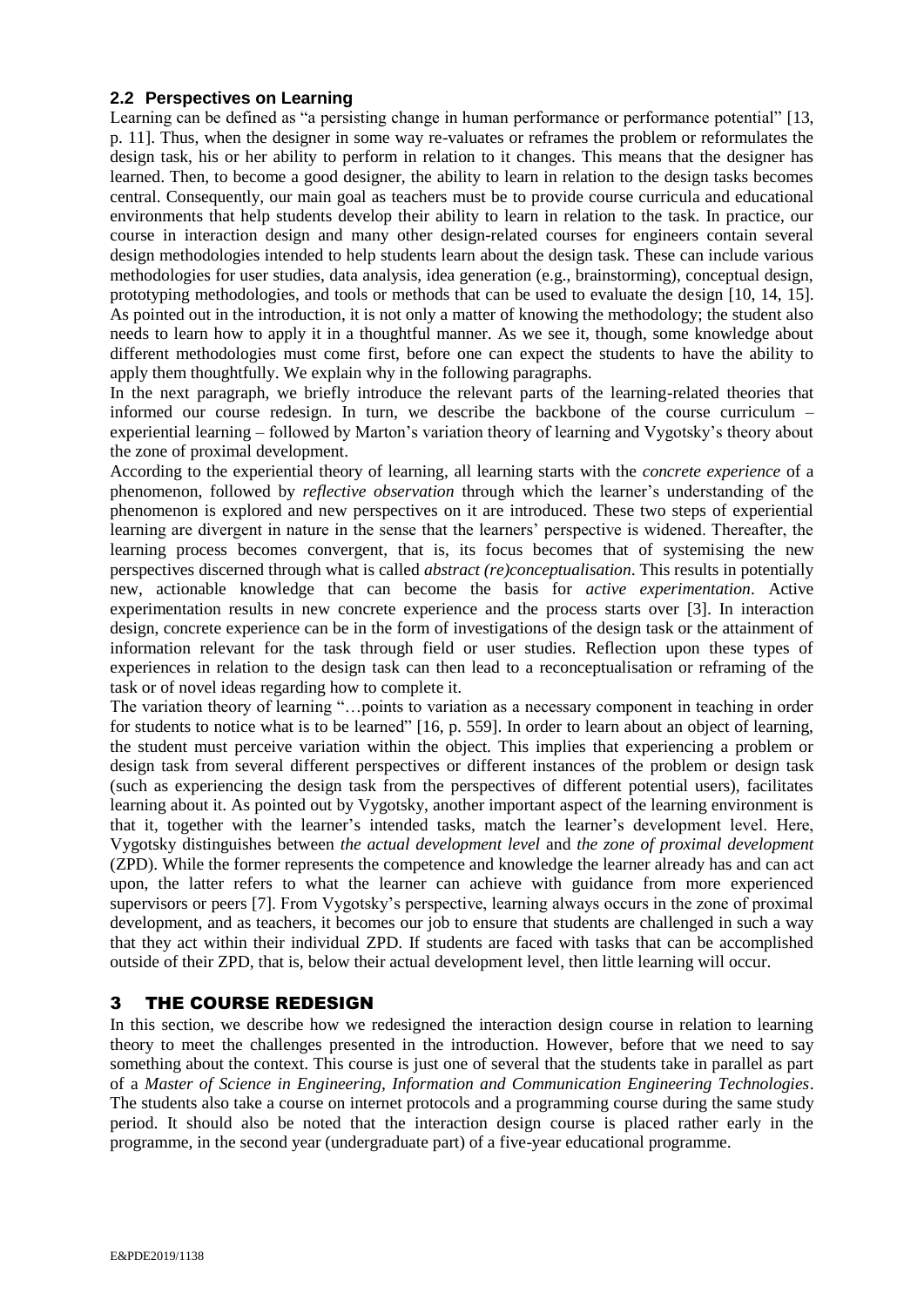As all the students were assigned the same course project in the interaction design course, the first step in the redesign was to supervise several groups in parallel in longer sessions instead of single group supervision in shorter sessions as was done previously. Secondly, we introduced student peer review of other students' project reports as formative feedback replacing the formative feedback from the supervisors. However, the supervisors continued to give feedback on what the students handed in for each supervision session. Thus, the students still received plenty of formative feedback on their projects. In line with previous research, we decided not to give teacher and student feedback on the same draft in order for the students to get the full benefit of the student feedback [17]. From a theoretical perspective, these changes enabled the students to perceive more variation because of the insights they gained into the other groups' perspectives on their projects. This included their problem interpretations, choice of methodology for user studies, idea generation, as well as how they went about drafting their reports [4]. It also offered them more opportunities to approach the task in an environment in which they had access to both teacher supervision and to potentially more experienced peers. Thus, this arrangement with big group supervision provided the students with an environment where they, at least theoretically, could realise their own learning potential in their ZPD in a more effective way than before with the shorter single group sessions [7]. By viewing the students as rational problem solvers, the redesigned environment was more capable of challenging the boundaries of their rationality. It did so by encouraging them to include other ideas in their reasoning and reflections about their design tasks that they previously might had not considered relevant or had had just failed to pay attention to. On a metacognitive level, such an environment can also provide insights into how the application of different perspectives and design methodologies contributes to learning about the design task.

Third, we increased the number of design methodology workshops, and fourth, we added workshoplike exercises to the supervision sessions. During the workshops, the students worked in groups with an isolated task rather than with a real design problem. This gave them an opportunity to receive formative feedback on their use of design methodology as well as experience in how other students approach the same problem. The latter meant that the students not only had more opportunities for experiential learning before they applied their knowledge to their own course projects [3], but also that the teachers had more opportunities to observe their learning and support them on their own individual levels in their ZPD [7]. The workshops can be considered as a first experiential learning loop, and the course project as adding more consecutive learning loops. This gave the students opportunities to reflect and develop their understanding of the methodology and theory before they applied it in their own course projects [3].

Fifth, more emphasis was placed on the need for the students to be familiar with different design methodologies. The project description was rewritten to state more explicitly, what was expected of them regarding the application of design methodology while still offering as much creative freedom as before when it came to the content of the course project. Previous research shows that freedom of choice within a well-defined structure is known to foster a deep approach to learning, while too much unstructured freedom can open up for a strategic or surface approach, especially when the students encounter conflicting demands or have insufficient time to study the course content properly [18]. Since the students' educational programme was designed in such a way that they usually take several courses at the same time, we considered conflicting demands and time constraints due to other courses as potential disturbances for them that had to be dealt with.

Sixth, we added a diagnostic test early in the course (week two of a ten-week course) on their knowledge of the design process and different design methodologies, including user studies, idea generation and data analysis methods. In order not to increase the teachers' examination burden, we decreased the length of the final written exam to compensate. The purpose of the diagnostic test was to ensure that the students came better theoretically prepared to their course projects as well as to ensure that they used the time scheduled for the course in the best possible manner. In practice, this meant that they got going with their studies directly when the course started, rather when the final exam was approaching.

## **3.1 Preliminary results**

As of today, the course has been held three times in its new format. In both formats, students were graded on the following scale: 0 (fail), 3 to 5. Compared to the last time the course was held in its previous format, the student grade average has improved significantly, from 2.64 to 4.38 on the third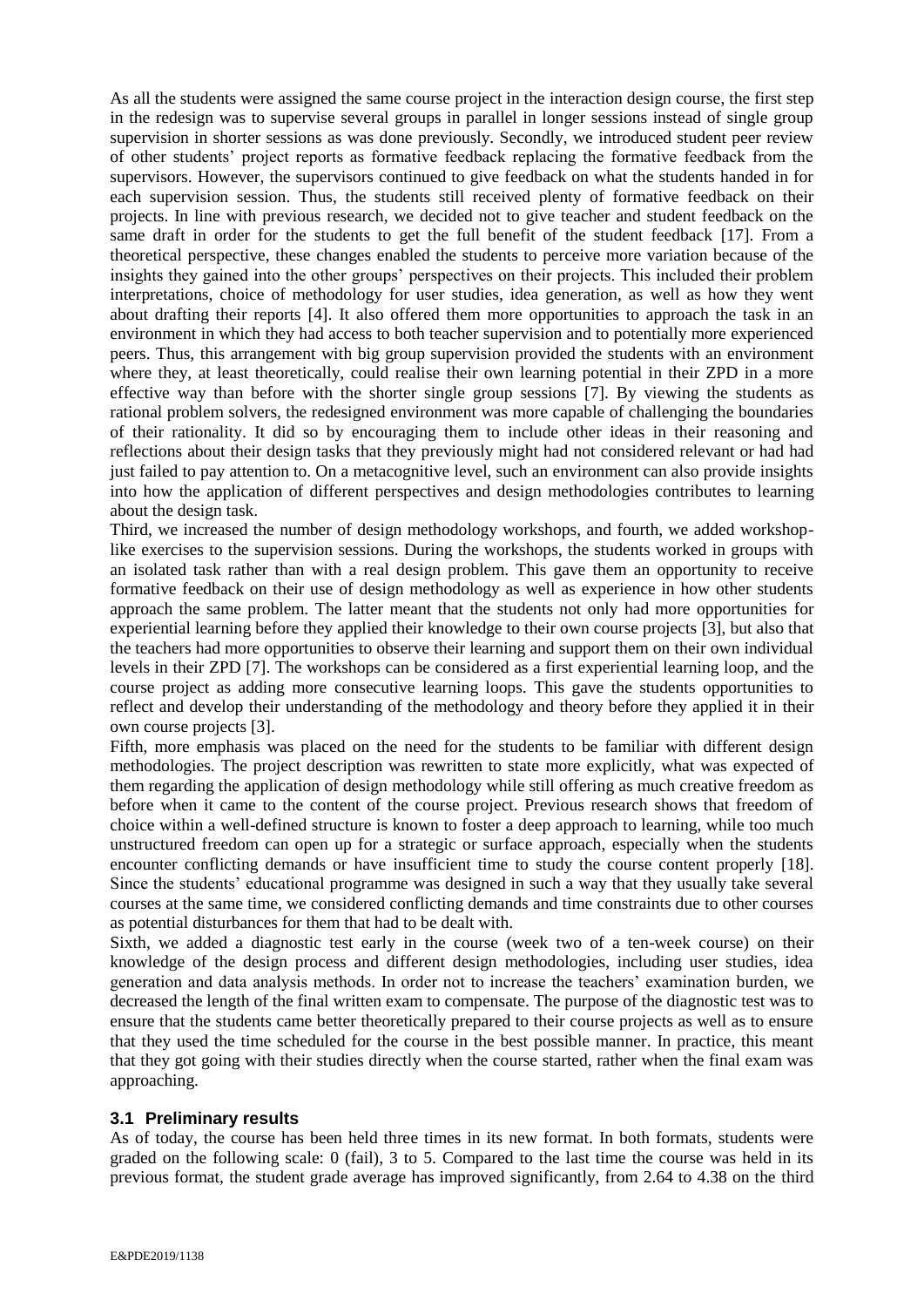time with the new format. However, one needs to take into consideration that the course design, including the examination format, has changed. Thus, it is hard to compare the results directly. In the course evaluations, students perceived an increased workload in the redesigned course. However, it still was moderate compared to the other courses this particular group of students attended. The required goals and standards of the course appeared to be clearer after the redesign, and the teaching was perceived to be significantly better. The most important difference in the course evaluations was that the *generic skills* obtained were perceived to be much greater. Generic skills refer to *problem solving skills*, *analytic skills*, ability to *work in groups* and confidence when tackling *new and unfamiliar problems*. The students also expressed appreciation for the big group supervision and the diagnostic test.

## 4 DISCUSSION AND CONCLUSION

In this study, we approach a crucial issue when teaching design to engineers: that of making design thinking appear rational to engineering students. In essence, this implies teaching them *how to learn* about ill-defined problems and possible futures in relation to those problems, rather than *to learn specific methodologies*. However, in order to learn how to learn, knowledge of different design methodologies can play an important role as they provide examples that help students to challenge their own rationality or, in other words, to break their own preconceptions of the design task. Valuable tools that can increase student learning of how such design methodologies can be applied in a thoughtful manner include; experiential learning, a learning environment that emphasises the students' abilities to perceive variation in how methods can be applied and how tasks can be interpreted, as well as opportunities to receive peer and teacher support attuned to their own personal levels of knowledge. These tools become even more valuable when successfully combined. The redesign of the interaction design course described above shows our attempt to combine these tools in a thoughtful manner in order to teach the students how a design thinking approach can be useful and rational for them. This is not the first-time learning theory has been applied to design. Hiort of Ornäs and Keitsch [19], for instance, report on how they integrated experiential learning into a student project as part of a design course. By doing so, they framed *design as learning*. This is a framing of the concept of design that is in line with Schön's [8] definition of design, which we agree with to a large degree. Although design as learning is one aspect of the topic of this study, the main aspect is its focus on the need *to learn how to learn*, that is, to learn how to facilitate one's own learning in order to make the learning that appears as part of the design process useful in relation to the design task.

It is worth highlighting that the results indicate that the students obtained more *generic skills* after the course redesign. The generic skills category, as operationalised in the course evaluation, refers to a number of skills that can be associated with design, namely improved capability to approach new and unfamiliar problems, analytic and problem-solving skills. As we see it, *design thinking is a generic skill* that transcends the boundaries of a particular task, like those formulated in a design course project. It is only when the students' skills can be applied in a more generic manner in a broader, less predefined setting that the application can be considered to be truly thoughtful [5]. Another striking result is that the students' results on the examination were much better after the redesign. Even though the redesigned course had a different format, making it difficult to compare to the results of the previous format, this nevertheless clearly indicates that the students' knowledge about interaction design had increased because of the redesign.

In this study we show how design can be framed as the capability to learn how to learn, and how this framing can be applied when teaching interaction design to engineers. The main point is that rather than trying to fight the strictly functional and rational approaches to problem solving that often are associated with engineering, we embrace them in our teaching and use them as a point of departure. In essence, this means that we have adapted our teaching to our student engineers in order to meet them in their ZPD [7]. We do not demand radical change from them, but through small steps we try to facilitate their development away from a strictly technical rationality [8], towards a design thinking approach.